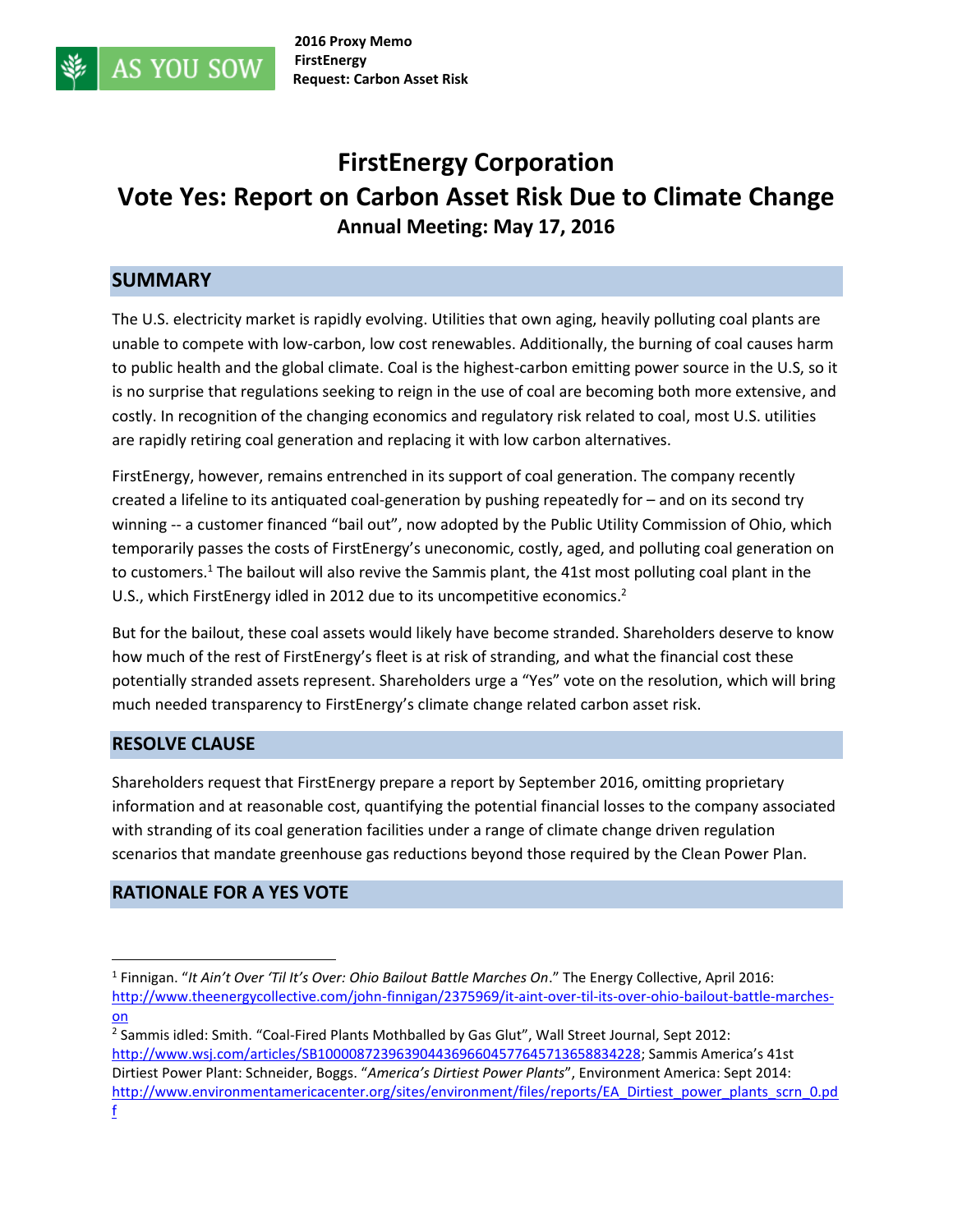**AS YOU SOW** 

#### **1. FirstEnergy's coal fleet is highly exposed to stranded asset risk resulting from regulatory and market changes.**

Quickly changing market and regulatory conditions are increasing the likelihood that FirstEnergy's coal assets will be stranded. In December 2015, at the 21<sup>st</sup> Conference of Parties held in Paris ("COP 21"), global governments agreed to establish policies to limit global temperature rise to 2 degrees Celsius, in order to avoid the catastrophic impacts of climate change.<sup>3</sup> To achieve this global warming limit, which is required for ongoing life on earth, experts estimate that 80% of the world's coal reserves would need to remain unburned.<sup>4</sup> Because approximately 33% of U.S. carbon emissions are created by the power sector, a 2 degree Celsius limit will require significant carbon reductions from U.S. utilities including FirstEnergy, the tenth largest utility in the U.S. $5$ 

Domestically, a number of new regulations designed to protect the public from climate change, air pollution, and water pollution, have been enacted or are forthcoming. These include, among others, the Clean Power Plan; the Mercury and Air Toxics Standard (MATS); the Regional Haze Rule; the Cross-State Pollution Rule; coal ash regulation; cooling water entrainment regulation.<sup>6</sup> Regulations like these can create compliance costs that eliminate the profitability of dirty coal plants, which then require investment in new pollution control equipment. The MATS regulations alone required billions of dollars of environmental compliance costs across the U.S. coal fleet to keep toxic Mercury from harming Americans.<sup>7</sup> In comments to the EPA, a group of utilities, including FirstEnergy, claimed coal plant regulation will "result in billions of dollars in stranded assets."<sup>8</sup>

Market forces have also increased the risk of U.S. coal asset stranding. Since coal's peak in 2007, U.S. coal consumption decreased 29% as of 2015, driven by competition from inexpensive natural gas and renewable energy resources.<sup>9</sup> Indeed, the EIA reports that 173 coal plants are planned to be retired by 2019.<sup>10</sup> In the first months of 2016, U.S. utilities in the Midwest retired 2,000 MW of coal.<sup>11</sup> As the U.S. moves on to new, low carbon, less expensive fuels, aging coal assets – especially those that have been

 $\overline{\phantom{a}}$ 

<sup>3</sup> UN Climate Change Newsroom. "His*toric Paris Agreement on Climate Change: 195 Nations Set Path to Keep Temperature Rise Well Below 2 Degrees Celsius*", December 12, 2015. <http://newsroom.unfccc.int/unfccc-newsroom/finale-cop21/>

<sup>4</sup> McGlade, Christophe, and Paul Ekins. "*The geographical distribution of fossil fuels unused when limiting global warming to 2 [deg] C.*" *Nature* 517.7533 (2015): 187-190.

<sup>5</sup> 80% by 2050: Hassol. "*Emissions Reductions Needed to Stabilize Climate*" Presidential Climate Action Project, 2011: [https://www.climatecommunication.org/wp-content/uploads/2011/08/presidentialaction.pdf;](https://www.climatecommunication.org/wp-content/uploads/2011/08/presidentialaction.pdf) FirstEnergy sixth largest utility: "*Benchmarking Utility Air Emissions*", Ceres, NRDC, 2015: <https://www.nrdc.org/sites/default/files/benchmarking-2015.pdf>

<sup>6</sup> "*Environmental Compliance*", 2014 Ameren Integrated Resource Plan, p. 5-21, 2014:

https://q9u5x5a2.ssl.hwcdn.net/-/Media/Missouri-Site/Files/environment/renewables/irp/irp-chapter5.pdf?la=en <sup>7</sup> *Regulatory Impact Analysis for the Final Mercury and Air Toxics Standards*, EPA, 2011, p. 3-31: <https://www3.epa.gov/ttnecas1/regdata/RIAs/matsriafinal.pdf>

<sup>8</sup> Comment on *Proposed Existing Source Performance Standards for Greenhouse Gas Emissions from Electrical Generating Units Docket EPA‐HQ‐OAR‐2013‐0602,* Coalition for Innovative Climate Solutions, 2014:

<sup>9</sup> Energy Information Administration. *Annual Energy Outlook*. Data Browser[. http://www.eia.gov/forecasts/aeo/data/browser/](http://www.eia.gov/forecasts/aeo/data/browser/) <sup>10</sup> Energy Information Administration. *Planned Generating Capacity Changes*, by Energy Source, 2015-2019. Dec, 2014. [http://www.eia.gov/electricity/annual/html/epa\\_04\\_05.html](http://www.eia.gov/electricity/annual/html/epa_04_05.html)

<sup>11</sup> Matyi. "*Midwest utilities retire more than 2,000 MW of coal-fired generation*", Platts April 2016: [http://www.platts.com/latest-news/electric-power/louisville-kentucky/midwest-utilities-retire-more-than-2000](http://www.platts.com/latest-news/electric-power/louisville-kentucky/midwest-utilities-retire-more-than-2000-mw-of-21283280) [mw-of-21283280](http://www.platts.com/latest-news/electric-power/louisville-kentucky/midwest-utilities-retire-more-than-2000-mw-of-21283280)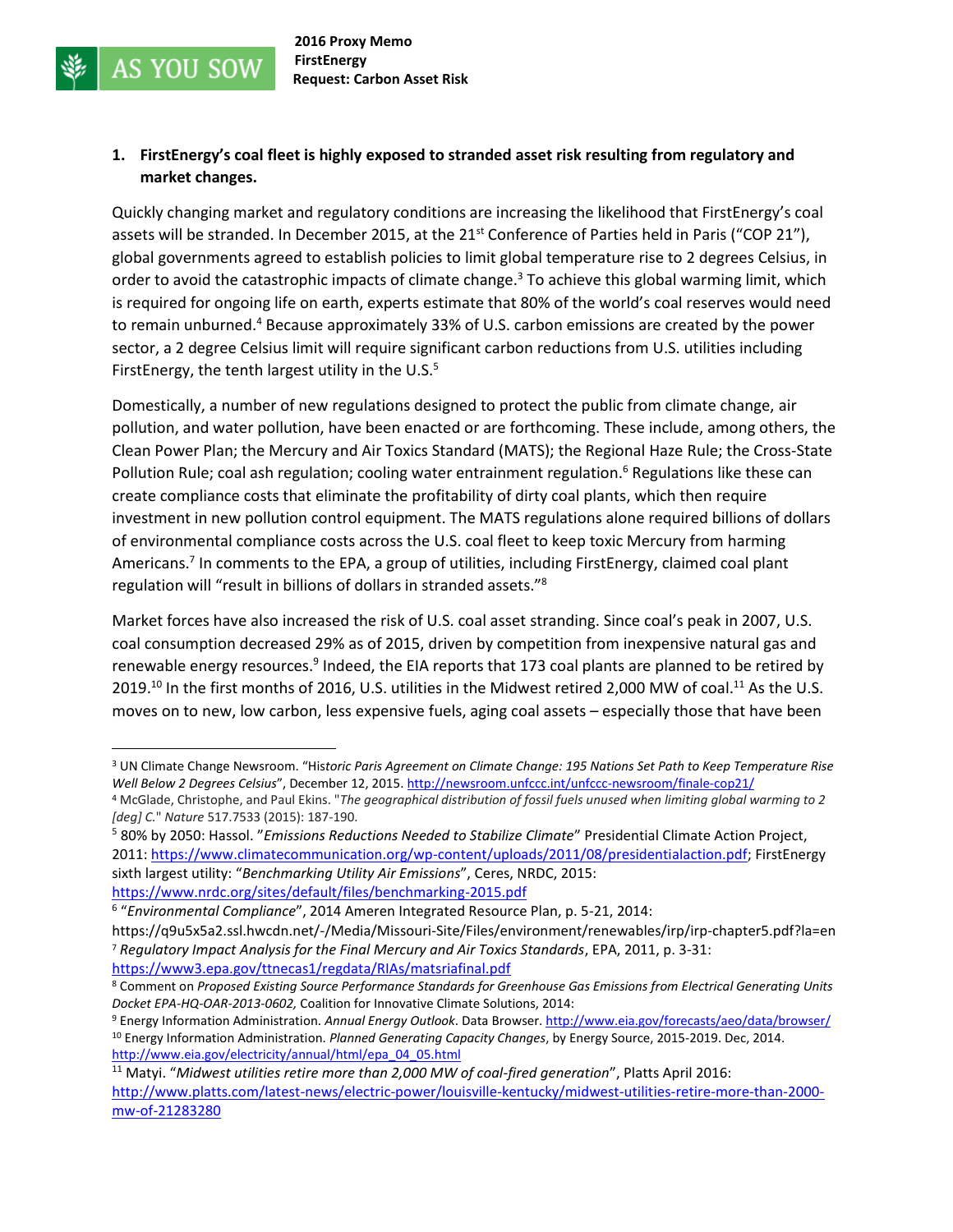

 $\overline{a}$ 

recently renovated with costly compliance equipment -- are at risk of stranding if their costs cannot be recovered ahead of their useful life.

Similarly, U.S. coal stocks have lost practically all value, with the U.S. Dow Jones Coal Index losing 93% of its value between July 2011 and July 2015.<sup>12</sup> The largest coal companies in the U.S., Peabody, Arch, and Alpha (and in the case of Peabody, the largest coal company in the world) are all bankrupt.<sup>13</sup>

Due to FirstEnergy's significant reliance on coal, momentum against coal amounts to momentum against FirstEnergy. FirstEnergy remains extremely coal intense. In 2013, FirstEnergy was the 6th largest consumer of coal of U.S. power producers and 65% of its generation was from coal. FirstEnergy falls well below the industry average for clean energy deployment with only 2.26% of its 2012 electricity sales coming from renewable energy, and comes in at  $25<sup>th</sup>$  of 32 U.S. utilities assessed on renewable energy sales.<sup>14</sup> Shareholders are concerned that FirstEnergy is going in the wrong direction. The nation as a whole has reduced coal consumption 18% between 2008 and 2013; in contrast, FirstEnergy increased coal use by 22% in the same period.<sup>15</sup>

#### **2. FirstEnergy requires government support for its coal fleet.**

Where FirstEnergy's peers are taking action to reduce their stranded asset risk by rapidly retiring coal assets to procure renewables, FirstEnergy is instead seeking government protection from market realities. As noted above, FirstEnergy pushed to pass the costs of expensive coal assets in Ohio on to its customers, telling press that its coal plants "just aren't making money in the open market".<sup>16</sup> FirstEnergy's requests for Ohio to bailout its coal assets are not the only time FirstEnergy has sought state assistance with the costs of aging coal infrastructure. In 2015, FirstEnergy filed for and won a rate increase in West Virginia to address coal generation overcapacity FirstEnergy's speculative practices created.<sup>17</sup> FirstEnergy has also advanced a bill in West Virginia, awaiting the Governor's signature, which would make it easier for it to pass on costs in between rate cases.<sup>18</sup> FirstEnergy's apparent strategy of raising rates for customers to bail-out aged, polluting coal assets prolongs the life of its coal fleet at the expense of its competitiveness.

While regulators have historically approved rate increases for coal infrastructure, as the world moves forward to less expensive renewable energy, it is less likely regulators will be as amenable to coal going forward. Other state regulators have already acknowledged the absurdity of charging customers to

<sup>12</sup> Google Finance. *Dow Jones U.S. Coal Index.* Accessed April 14, 2016,<https://www.google.com/finance?q=INDEXDJX:DJUSCL> <sup>13</sup> Miller. "*Peabody Energy Files for Chapter 11 Bankruptcy Protection*", Wall Street Journal, April 2016: Miller. "*Arch Coal Files for Bankruptcy*", Wall Street Journal, January 2016: [http://www.wsj.com/articles/peabody-energy-files-for-chapter-11](http://www.wsj.com/articles/peabody-energy-files-for-chapter-11-protection-from-creditors-1460533760) [protection-from-creditors-1460533760;](http://www.wsj.com/articles/peabody-energy-files-for-chapter-11-protection-from-creditors-1460533760) http://www.wsj.com/articles/arch-coal-files-for-bankruptcy-1452500976

<sup>14</sup> "*Benchmarking Utility Clean Energy Deployment*", Ceres 2014, p.17: http://www.ceres.org/resources/reports/benchmarkingutility-clean-energy-deployment-2014

<sup>15</sup> "*Benchmarking Utility Air Emissions"*, Ceres 2015 & 2013; EIA, 2015 & 2013.

<sup>16</sup> Barrett. "*FirstEnergy Wants Regulators to Keep Its Coal Plants Alive*" Bloomberg 2015:

http://www.bloomberg.com/news/articles/2015-08-27/firstenergy-wants-regulators-to-keep-its-coal-power-plants-alive <sup>17</sup> Kunkel. "*FirstEnergy's Scheme to Stick West Virginia Ratepayers With Speculative Risk Is Working*", IEEFA, 2015: http://ieefa.org/firstenergys-scheme-to-stick-ratepayers-with-its-speculative-risk-is-working-in-west-virginia/

<sup>18</sup> Powers. "*West Virginia legislature passes bill encouraging coal-fired unit upgrades*", Platts March 2016: http://www.platts.com/latest-news/electric-power/birmingham-alabama/west-virginia-legislature-passes-billencouraging-21117201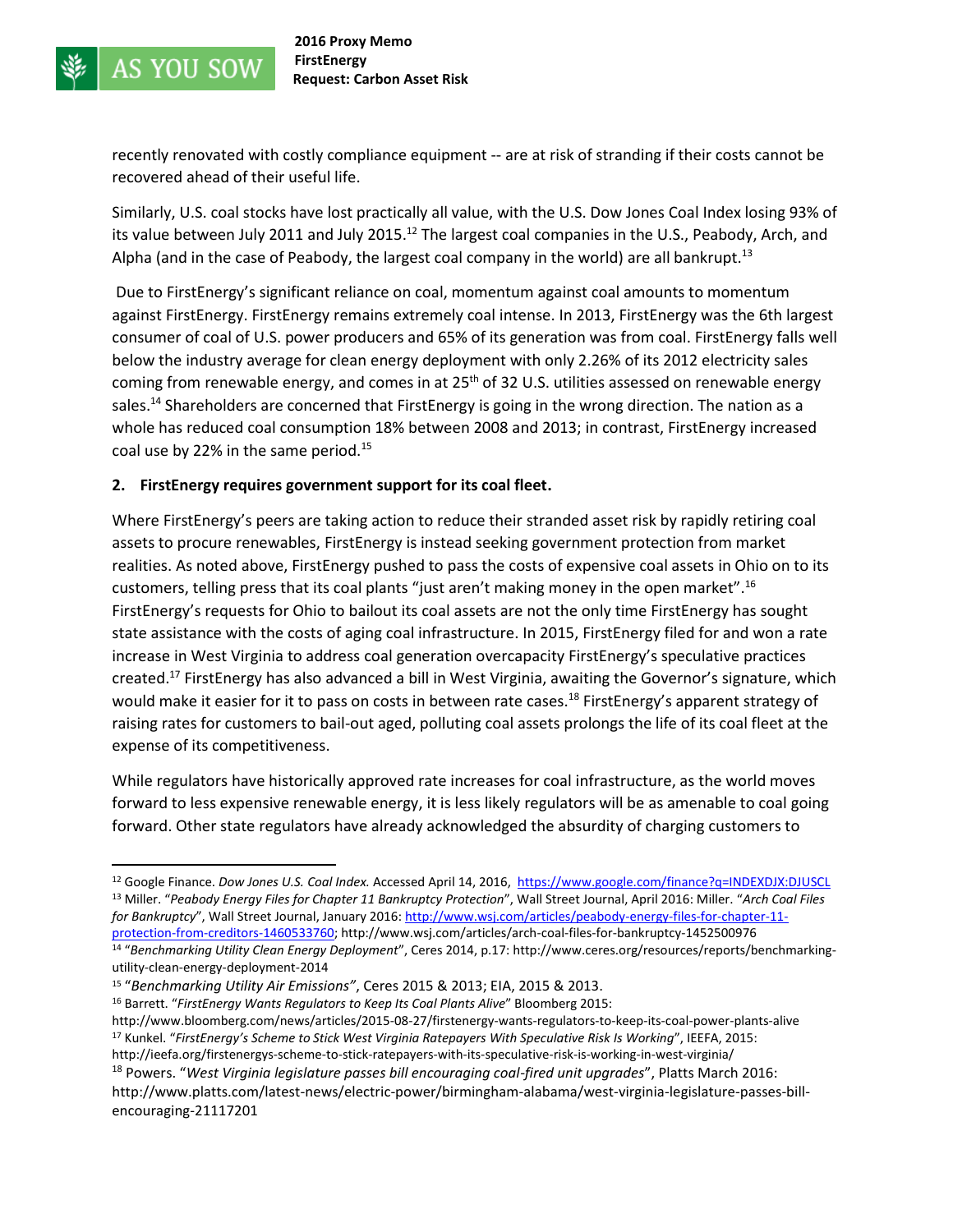resuscitate dying coal plants. The New York Public Service Commission recently rejected a plan to repower a coal plant by passing on costs ratepayers; Mississippi has consistently delayed passing on spiraling costs of Southern Company's "Kemper" coal plant to ratepayers.<sup>19</sup> Regulators are recognizing that they cannot justify exposing ratepayers to costs associated with companies' overreliance on highpolluting, expensive, uneconomic fuel sources. When regulators eventual tire of passing FirstEnergy's significant coal fleet costs to its customers, shareholders will be left to absorb the liabilities.

The billions of dollars that FirstEnergy is investing to upgrade aged, polluting coal plants required meet tightening pollution laws, and the resources FirstEnergy spends lobbying to recover coal costs from ratepayers, or lobbying for regulatory protections of coal, would all be better spent on "no-regrets" investments renewable energy and energy-efficiency. It is unclear why FirstEnergy insists on withholding such investment. Worse yet, FirstEnergy was significantly involved in the political action to block Ohio's energy efficiency and renewable energy laws, setting back not only the company but the community as a whole.<sup>20</sup> Shareowners should be very concerned that FirstEnergy has been bot only resistant but antagonistic to low carbon generation options.

#### **3. FirstEnergy lacks disclosure on stranded coal risk disclosures and does not provide critical information to shareholders.**

With no disclosure quantifying the potential financial losses to the company associated with the stranded asset risk of its coal fleet, it is unclear whether FirstEnergy has evaluated the company's carbon asset risk at all. FirstEnergy claims the reporting requested by the proposal would be duplicative of its current reporting; this is not the case. FirstEnergy has not produced any public disclosure quantifying the financial risk of its coal asset to date.

Though FirstEnergy itself acknowledges that "… to the extent that new generation technologies are connected directly to load, bypassing the transmission and distribution systems, potential impacts could include decreased transmission and distribution revenues, stranded assets and increased uncertainty in load forecasting and integrated resource planning and could adversely affect our business and results of operations." in its 2015 10-K, no analysis quantifying the severity of this risk follows.<sup>21</sup>

## **CONCLUSION**

FirstEnergy's comprehension of low carbon resources is underscored by a chart on its website describing its energy mix as 99% "clean, low emitting generation", which *inexplicably categorizes its coal plants as "clean and low emitting"*. <sup>22</sup> The chart aptly illustrates just how removed FirstEnergy is from the reality of today's electricity market, which is moving aggressively away from coal and toward distributed,

<sup>22</sup> FirstEnergy Generation System, 2015:

[https://www.firstenergycorp.com/content/fecorp/about/generation\\_system.html](https://www.firstenergycorp.com/content/fecorp/about/generation_system.html)

 $\overline{a}$ <sup>19</sup> NY: "Cayuga Power Plant to Close", Ithaca.com, February 2016: [http://www.ithaca.com/news/cayuga-power-plant-to](http://www.ithaca.com/news/cayuga-power-plant-to-close/article_8d9a2da8-da7c-11e5-b781-c753f7b8ea16.html)[close/article\\_8d9a2da8-da7c-11e5-b781-c753f7b8ea16.html;](http://www.ithaca.com/news/cayuga-power-plant-to-close/article_8d9a2da8-da7c-11e5-b781-c753f7b8ea16.html) Kemper delayed prudency hearings: Mississippi Public Service Commissio[n http://watchdog.wpengine.netdna-cdn.com/wp-content/blogs.dir/1/files/2014/08/Kemper-Order-Aug-5-2014.pdf](http://watchdog.wpengine.netdna-cdn.com/wp-content/blogs.dir/1/files/2014/08/Kemper-Order-Aug-5-2014.pdf)  <sup>20</sup> Montgomery. "*Connecting the Dots: How Fossil Fuel Interests Are Funding State RPS Battles*", Greentech Media May 2014: [http://www.greentechmedia.com/articles/read/connecting-the-dots-how-fossil-fuel-front-groups-are-behind-states-rps-batt;](http://www.greentechmedia.com/articles/read/connecting-the-dots-how-fossil-fuel-front-groups-are-behind-states-rps-batt) http://www.utilitydive.com/news/firstenergy-moves-to-end-ohio-energy-efficiency-mandate-for-industrials/313265/ <sup>21</sup> FirstEnergy 2015 10k p33:<https://www.firstenergycorp.com/content/dam/investor/files/10-K/2015-10K.pdf>